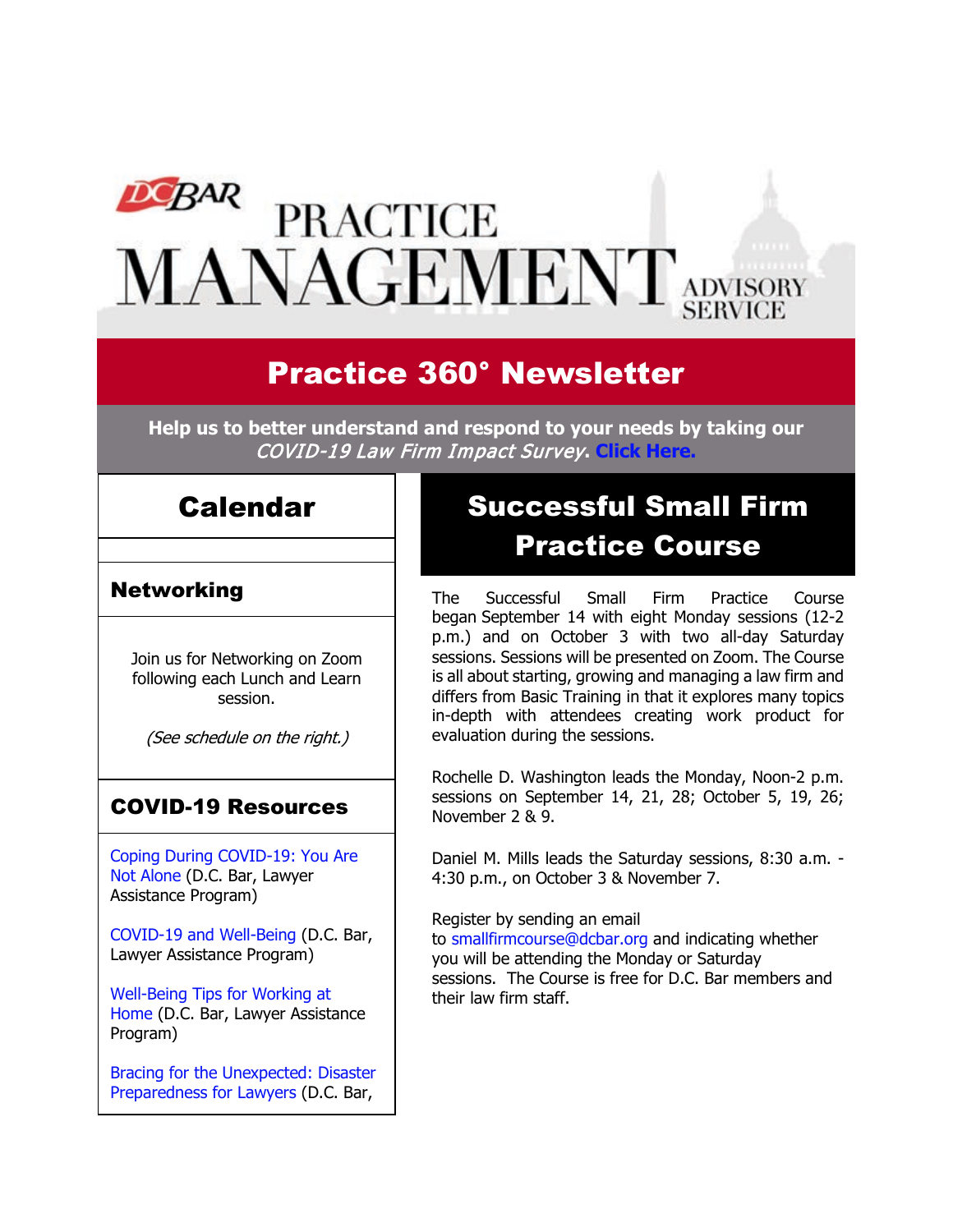Practice Management Advisory Service)

[Quick Start Guide to Launching a](https://www.dcbar.org/getmedia/d28b7c4b-3dcb-419e-828d-fdc2340588f9/Career-disruption-setting-up-a-law-firm-quickly-resources?utm_source=Real%20Magnet&utm_medium=INSERT_CHANNEL&utm_campaign=INSERT_LINK_ID)  [Firm During the Pandemic](https://www.dcbar.org/getmedia/d28b7c4b-3dcb-419e-828d-fdc2340588f9/Career-disruption-setting-up-a-law-firm-quickly-resources?utm_source=Real%20Magnet&utm_medium=INSERT_CHANNEL&utm_campaign=INSERT_LINK_ID) (D.C. Bar, Practice Management Advisory Service)

[New Law Firm Quick Start](https://www.dcbar.org/getmedia/34a3addd-9a13-4fc7-8e68-fbc2be8b50e0/Quick-start-Tech-Guide-final?utm_source=Real%20Magnet&utm_medium=INSERT_CHANNEL&utm_campaign=INSERT_LINK_ID)  [Technology Guide](https://www.dcbar.org/getmedia/34a3addd-9a13-4fc7-8e68-fbc2be8b50e0/Quick-start-Tech-Guide-final?utm_source=Real%20Magnet&utm_medium=INSERT_CHANNEL&utm_campaign=INSERT_LINK_ID) (D.C. Bar, Practice Management Advisory Service)

[Working Remotely During the](https://www.dcbar.org/news-events/news/working-remotely-during-the-pandemic-a-guide-to-ba?utm_source=Real%20Magnet&utm_medium=INSERT_CHANNEL&utm_campaign=INSERT_LINK_ID)  [Pandemic: A Guide to Bar Member](https://www.dcbar.org/news-events/news/working-remotely-during-the-pandemic-a-guide-to-ba?utm_source=Real%20Magnet&utm_medium=INSERT_CHANNEL&utm_campaign=INSERT_LINK_ID)  [Benefits](https://www.dcbar.org/news-events/news/working-remotely-during-the-pandemic-a-guide-to-ba?utm_source=Real%20Magnet&utm_medium=INSERT_CHANNEL&utm_campaign=INSERT_LINK_ID) (D.C. Bar, Practice Management Advisory Service)

[Legal Ethics in the Age of](https://www.dcbar.org/news-events/news/legal-ethics-in-the-age-of-the-coronavirus?utm_source=Real%20Magnet&utm_medium=INSERT_CHANNEL&utm_campaign=INSERT_LINK_ID)  [Coronavirus](https://www.dcbar.org/news-events/news/legal-ethics-in-the-age-of-the-coronavirus?utm_source=Real%20Magnet&utm_medium=INSERT_CHANNEL&utm_campaign=INSERT_LINK_ID) (D.C. Bar, Legal Ethics Program)

[Link to other D.C. Bar Covid-19](https://www.dcbar.org/for-lawyers/membership/covid-19-resources?utm_source=Real%20Magnet&utm_medium=INSERT_CHANNEL&utm_campaign=INSERT_LINK_ID)  **[Resources](https://www.dcbar.org/for-lawyers/membership/covid-19-resources?utm_source=Real%20Magnet&utm_medium=INSERT_CHANNEL&utm_campaign=INSERT_LINK_ID)** 

### PMAS Events

**October**

**October 3** – Saturday session of the Successful Small Firm Practice Course (Day 1 of 2)

**October 5, 19 and 26** – Monday sessions of the Successful Small Firm Practice Course (Days 4, 5 and 6 of 8)

**October 8** – Lunch and Learn, The Impact of Social Media Marketing on Your Firm

**October 15** – Lunch and Learn, Practice Perfect: Strategies for Growing Your Firm

**October 19** – Day 1 of Basic Training & Beyond

**October 22** – Lunch and Learn, A Day in the Life of a Litigation Attorney

**October 26** – Day 2 of Basic Training & Beyond

# Lunch and Learn

**Due to the pandemic, key Bar services, including PMAS programs, are currently only available online via videoconference.**

**All Lunch and Learn programs begin at Noon.**

Register for any or all at [lunchandlearn@dcbar.org](mailto:lunchandlearn@dcbar.org?subject=Lunch%20and%20Learn)

**October 8, 2020** The Impact of Social Media Marketing on Your **Firm's Online Reputation, sponsored by Thomson** Reuters.

### **[Register](https://join.dcbar.org/eWeb/DynamicPage.aspx?site=dcbar&webcode=EventInfo&Reg_evt_key=421427d8-307e-4c0f-966c-1c2bf2b454aa&RegPath=EventRegFees&FreeEvent=&Event=Lunch%20and%20Learn:%20The%20Impact%20of%20Social%20Media%20Marketing%20on%20Your%20Firm%E2%80%99s%20Online%20Reputation%20(Online%20Only)&FundraisingEvent=&evt_guest_limit=9999&utm_source=Real%20Magnet&utm_medium=INSERT_CHANNEL&utm_campaign=INSERT_LINK_ID)**

**Ocotber 15, 2020** Practice Perfect: Strategies for Growing Your Firm, presented by Tim Bedford of [Ruby Receptionsists.](https://www.ruby.com/)

### **[Register](https://join.dcbar.org/eWeb/DynamicPage.aspx?site=dcbar&webcode=EventInfo&Reg_evt_key=29ae1229-003e-4101-99e2-aee704ff5b9c&RegPath=EventRegFees&FreeEvent=&Event=Lunch%20and%20Learn:%20Practice%20Perfect:%20Strategies%20for%20Growing%20Your%20Firm%20(Online%20Only)&FundraisingEvent=&evt_guest_limit=9999&utm_source=Real%20Magnet&utm_medium=INSERT_CHANNEL&utm_campaign=INSERT_LINK_ID)**

**October 22, 2020** A Day in the Life of a Litigation Attorney, presented by Margeaux Thomas of [Thomas Law Office, PLC.](https://thomaslawplc.com/)

**[Register](https://join.dcbar.org/eWeb/DynamicPage.aspx?site=dcbar&webcode=EventInfo&Reg_evt_key=f6301472-5e5b-4f96-bdc8-f0ffc6ba7231&RegPath=EventRegFees&FreeEvent=&Event=Lunch%20and%20Learn:%20A%20Day%20in%20the%20Life%20of%20a%20Litigation%20Attorney%20(Online%20Only)&FundraisingEvent=&evt_guest_limit=9999&utm_source=Real%20Magnet&utm_medium=INSERT_CHANNEL&utm_campaign=INSERT_LINK_ID)**

Read more at **[Small Firm Lunch](https://www.dcbar.org/for-lawyers/practice-management-advisory-service/courses-and-trainings/small-firm-lunch-and-learn-series?utm_source=Real%20Magnet&utm_medium=INSERT_CHANNEL&utm_campaign=INSERT_LINK_ID) and Learn Series**

All programs begin at Noon. You may attend by Zoom video conference. Register for any or all [here.](https://www.dcbar.org/for-lawyers/practice-management-advisory-service/courses-and-trainings/small-firm-lunch-and-learn-series?utm_source=Real%20Magnet&utm_medium=INSERT_CHANNEL&utm_campaign=INSERT_LINK_ID)

The Lunch and Learn Series is [here.](https://www.dcbar.org/for-lawyers/practice-management-advisory-service/courses-and-trainings/small-firm-lunch-and-learn-series?utm_source=Real%20Magnet&utm_medium=INSERT_CHANNEL&utm_campaign=INSERT_LINK_ID) New programs are added regularly. Recordings and materials from recent programs are [here.](https://www.dcbar.org/for-lawyers/practice-management-advisory-service/courses-and-trainings/small-firm-lunch-and-learn-series/past-lunch-and-learn-programs?utm_source=Real%20Magnet&utm_medium=INSERT_CHANNEL&utm_campaign=INSERT_LINK_ID) If you have an idea for a program, let us know at: [lunchandlearn@dcbar.org.](mailto:lunchandlearn@dcbar.org)

And if you missed Affordable Tools, Tech, and Talent to Run a Small Law Firm Remotely with Maddy Martin; Overcoming the Crisis: How to Retool your Marketing to Stay Connected and Relevant with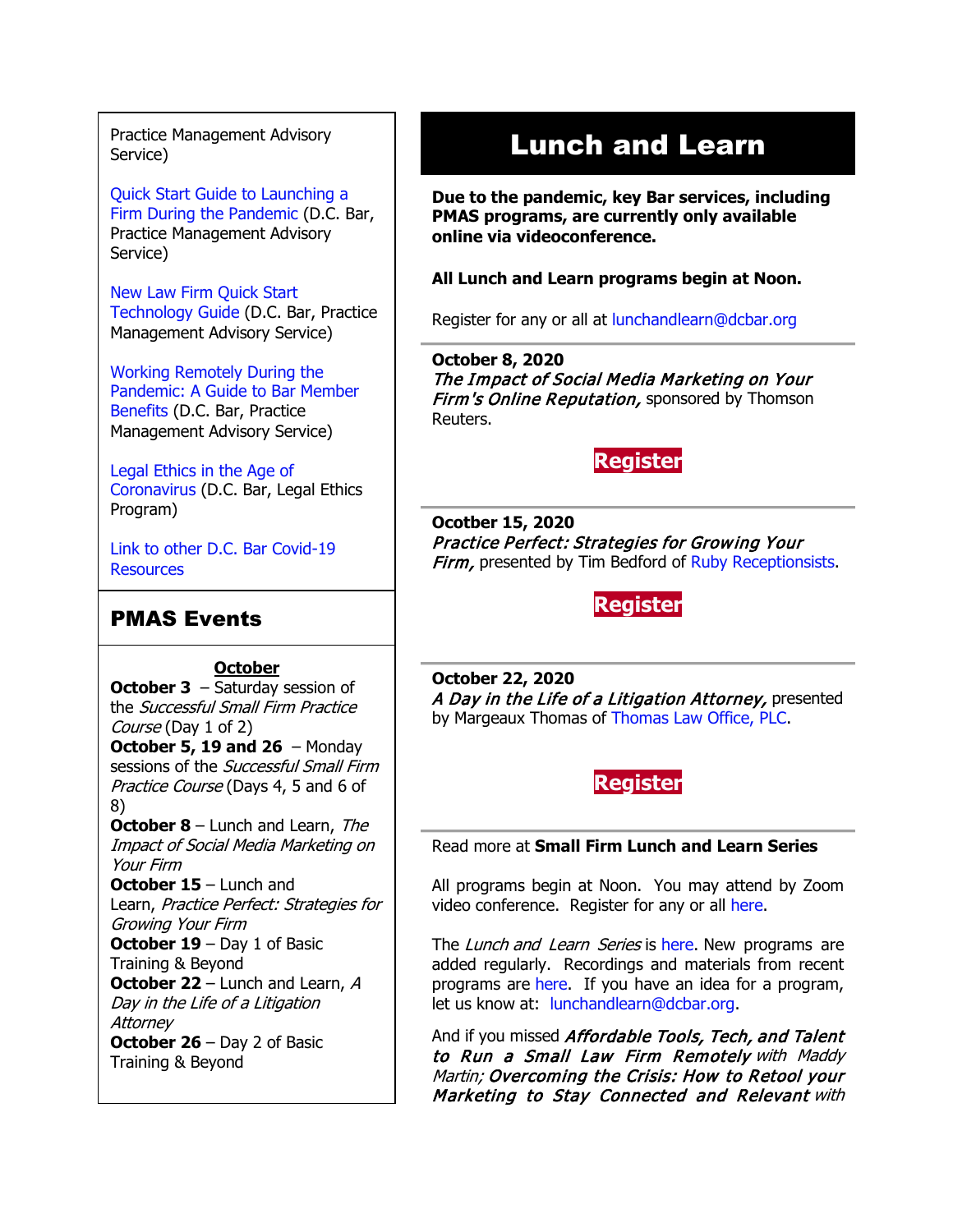#### **November**

**November 2 and 9** – Monday sessions of the *Successful Small Firm* Practice Course (Days 7 and 8 of 8) **November 4** – Day 1 of Basic Training & Beyond **November 7** – Saturday session of the Successful Small Firm Practice Course (Day 2 of 2) **November 18** – Day 2 of Basic Training & Beyond

(Lunch and Learn schedule for November 2020 to be announced.)

### **Ethics**

Here is new ethics guidance on **Acceptance of Crytocurrency as Payment for Legal Fees.** [Legal](https://www.dcbar.org/for-lawyers/legal-ethics/ethics-opinions-(1)?utm_source=Real%20Magnet&utm_medium=INSERT_CHANNEL&utm_campaign=INSERT_LINK_ID)  [Ethics Opinion 378](https://www.dcbar.org/for-lawyers/legal-ethics/ethics-opinions-(1)?utm_source=Real%20Magnet&utm_medium=INSERT_CHANNEL&utm_campaign=INSERT_LINK_ID)

### Other Events

[Continuing Legal Education programs](https://join.dcbar.org/eweb/DynamicPage.aspx?Site=DCBar&WebKey=cbe606bc-88d4-4d37-872c-f48d412a59e5&evt_etc_key=7aaf572d-f662-422f-9fe7-0ae3f4b705be&utm_source=Real%20Magnet&utm_medium=INSERT_CHANNEL&utm_campaign=INSERT_LINK_ID)

[Communities Events](https://join.dcbar.org/eweb/DynamicPage.aspx?site=dcbar&webcode=EventList&utm_source=Real%20Magnet&utm_medium=INSERT_CHANNEL&utm_campaign=INSERT_LINK_ID)

[Pro Bono Center training programs](https://www.dcbar.org/pro-bono/resources-and-training/pro-bono-center-training-program?utm_source=Real%20Magnet&utm_medium=INSERT_CHANNEL&utm_campaign=INSERT_LINK_ID)

Mary Ellen Hickman; Running on Empty: Burnout in the Legal Profession with Niki Irish; Clearing Clutter, Tuning in to Time, Space & Mind with Niki Irish & Tracy Huang; or Mary Ellen Hickman on Help, I Have No Time for Marketing, here are the recordings and [materials.](https://www.dcbar.org/for-lawyers/practice-management-advisory-service/courses-and-trainings/small-firm-lunch-and-learn-series/past-lunch-and-learn-programs?utm_source=Real%20Magnet&utm_medium=INSERT_CHANNEL&utm_campaign=INSERT_LINK_ID)

# Basic Training & Beyond

Our monthly [Basic Training & Beyond](https://www.dcbar.org/for-lawyers/practice-management-advisory-service/courses-and-trainings/basic-training-beyond?utm_source=Real%20Magnet&utm_medium=INSERT_CHANNEL&utm_campaign=INSERT_LINK_ID)**,** is set for October 19 and 26 (9:15 a.m. – 4:30 p.m.) We will meet by Zoom videoconference. [Register here.](https://www.dcbar.org/for-lawyers/practice-management-advisory-service/courses-and-trainings/basic-training-beyond?utm_source=Real%20Magnet&utm_medium=INSERT_CHANNEL&utm_campaign=INSERT_LINK_ID)

This program has been presented 260 times for more than 3,800 lawyers over the last twelve years and many have launched and are operating small law firms. We keep in touch with many small firms and what we learn informs the content for this program.

# PMAS Links and Free Downloads

[Law Firm Management Assessment \(Self-Check\)](https://www.dcbar.org/for-lawyers/practice-management-advisory-service/practice-tips-and-compliance/self-check?utm_source=Real%20Magnet&utm_medium=INSERT_CHANNEL&utm_campaign=INSERT_LINK_ID)

[Small firm legal trends and compensation reports](https://www.dcbar.org/for-lawyers/practice-management-advisory-service/courses-and-trainings/basic-training-beyond/basic-training-beyond-supplements?utm_source=Real%20Magnet&utm_medium=INSERT_CHANNEL&utm_campaign=INSERT_LINK_ID)

[e-Manual for Basic Training & Beyond](https://documentcloud.adobe.com/link/review?uri=urn:aaid:scds:US:2182dc5f-4a8c-435d-bb76-280eddc57a6d)

[More PMAS programs](https://www.dcbar.org/for-lawyers/practice-management-advisory-service/courses-and-trainings?utm_source=Real%20Magnet&utm_medium=INSERT_CHANNEL&utm_campaign=INSERT_LINK_ID)

# From the Desks of Dan and Rochelle

**D.C. Bar Practice Management Advisory Service** 

> **Meet our Advisors:** Dan Mills, Practice Management Advisor Rochelle Washington, Practice Management Advisor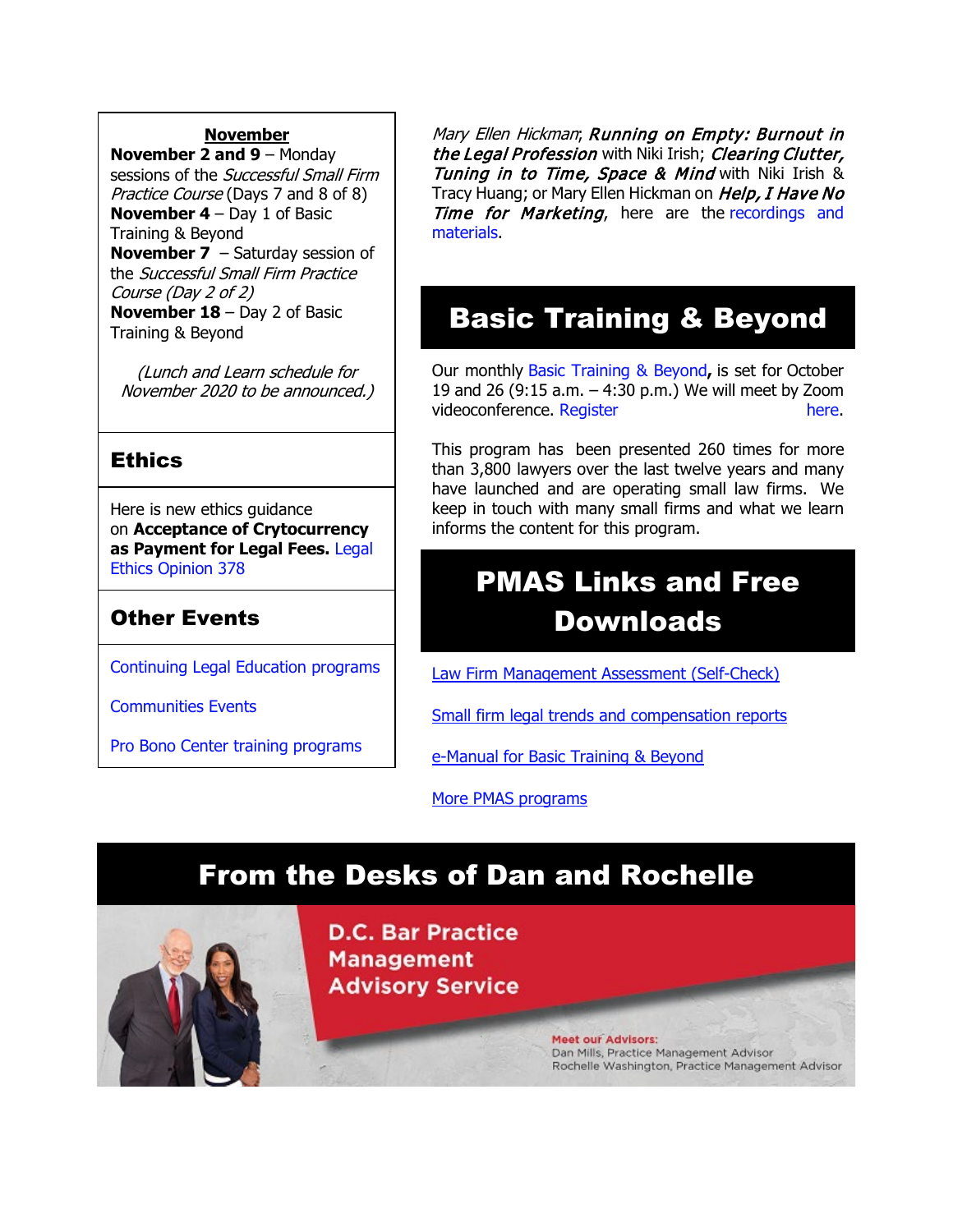#### **A Reminder about the Significance of** In Re Mance

This is the 11<sup>th</sup> anniversary of *In Re Mance*, 980 A.2d 1196 (D.C. 2009) which eliminated the practice of some District lawyers who considered a flat fee paid upfront as earned on receipt and nonrefundable. In Mance, the Court of Appeals clarified that as of October 29, 2009 any advance flat fee paid to a District lawyer had to go into the lawyer's Trust Account and could only be earned as legal services were provided. Any unearned portion was to be returned to the client. Entrustment of advance flat fees was arguably the standard since D.C. Rule 1.15 was amended in 2000 however because of a lack of clarity in the rule, In Re Mance was necessary to resolve the ambiguity. The D.C Court of Appeals urged the D.C. Bar to get the word out about becoming Mance compliant. I've been talking about *Mance* regularly for 11 years with members, at our programs and in CLE sessions on fee agreements and trust accounts. Last week, I dropped in on an oral argument before the Court and was reminded of the continued need to inform members. The Court is considering *[In Re Harr](https://www.dcbar.org/ServeFile/GetDisciplinaryActionFile?fileName=PaulSHaar17BD066.pdf&utm_source=Real%20Magnet&utm_medium=INSERT_CHANNEL&utm_campaign=INSERT_LINK_ID)*, decided last year by the Board on Professional Responsibility, where the respondent allegedly mishandled advance fees in matters both before and after the Mance decision was handed down. From the oral [argument](https://www.youtube.com/watch?v=SYxDFgGndwA) last week (*Haar* begins at minute 48), most of the facts are stipulated and there would seem to be no question that the respondent failed to properly handle advance fees in two matters. What is unique about the respondent's defense is his reliance on his admission that he did not know about Mance at the time he is alleged to have mishandled advance fees. The Court did not seem to be impressed with the respondent's lack of knowledge of *Mance*. It was clear from the oral argument that judges expect members of the D.C. Bar to keep up with case law, disciplinary decisions, rule changes and the like. If you need an update on how *Mance* impacts handling fees in your firm, reach out to me at *[dmills@dcbar.org](mailto:dmills@dcbar.org)* I never tire of talking about Mance.

-- Dan

#### **Things Lawyers Should Consider when Conducting Zoom Meetings**

Zoom can be used safely and securely but, it requires a little work on your part. Zoom has addressed some of the issues of the past where unwanted attendees would and could access meetings. Zoom now has a default feature which includes a meeting password when you set up meetings. Here are a few more things you can do to increase security for your meetings using Zoom.

1. Do not disable the "Passcode" option when setting up your Zoom meetings. You can change the automated code to an alternate code of your choosing.

2. Next to the "Passcode" option, enable the "waiting room." You will have to allow attendees entry when they log-in to the meeting.

3. Do not select "Enable joining before host" as a meeting option unless you are certain no unauthorized person has access to the meeting link and password.

4. Under "Meeting Options" select "Only authenticated users can join." Attendees will have to log-in to Zoom to access the meeting.

5. Do not use the same Zoom link unless you manually change the password every time you use it.